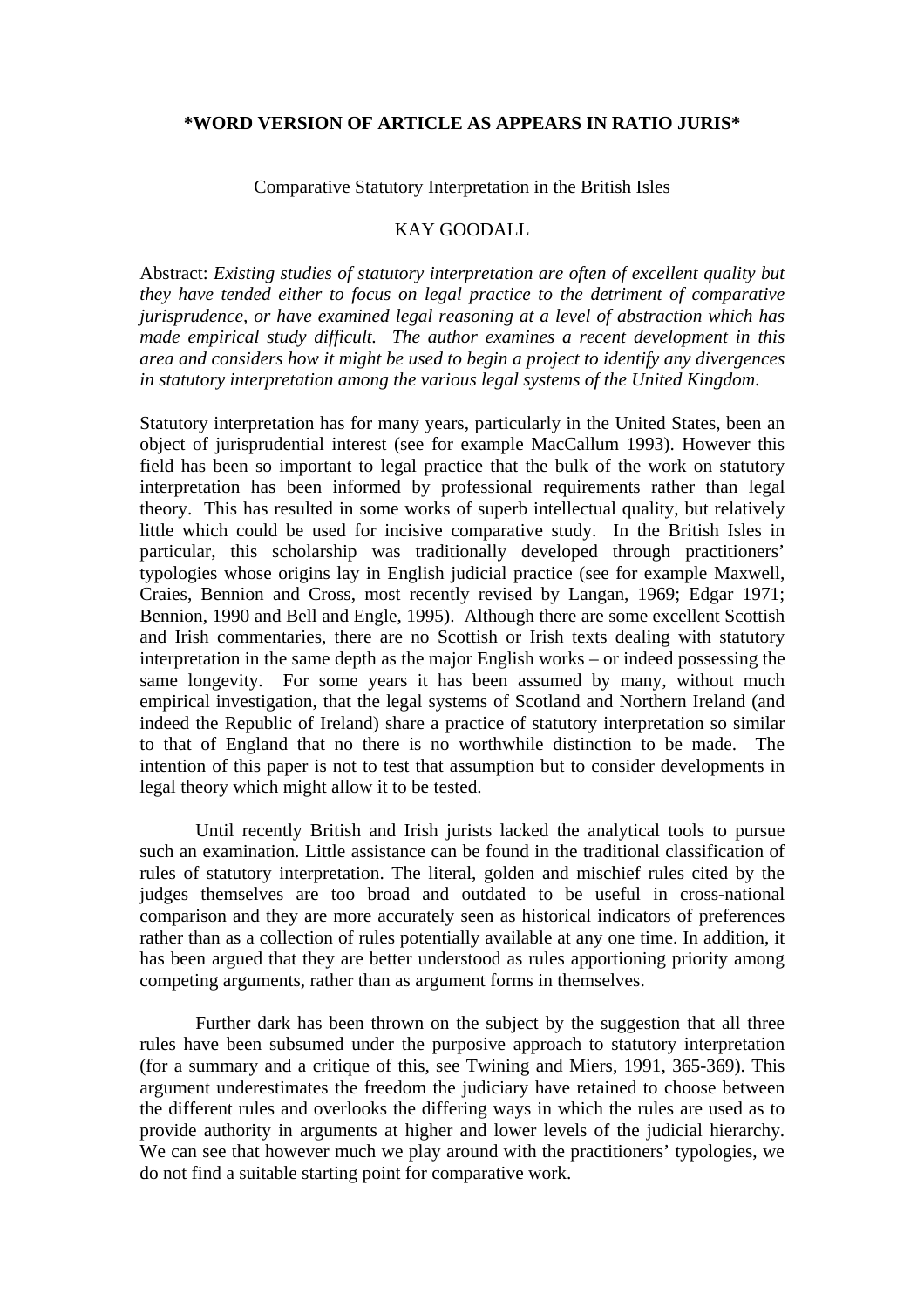It is also hazardous to rely uncritically on the classifications used by judges themselves. We cannot assume that when judges in two neighbouring legal systems use the same terminology they are referring to identical practices. References to teleological interpretation, for example, appear both in English law and in the law of the Republic of Ireland, but the roles of the Republic's judiciary are different from those of the English and it is doubtful whether an English judge (outwith the demands of European Community law) would approve the definition put forward by Mr Justice Barr in the Irish decision of *HMIL Ltd* v *Minister for Agriculture and Food* **(**LEXIS) 8<sup>th</sup> February 1996:

"'Teleological interpretation is used for three purposes:

(1) to promote the objective for which the rule of law was made;

(2) to prevent unacceptable consequences to which a literal interpretation might lead, and

(3) **to fill gaps which may otherwise exist in the legal order**.'" (The emphasis is mine).

If it is inadvisable to look to judicial definition as a means of comparison, where might we turn? Until quite recently, comparative law was largely deprived of theoretical typologies of argumentation techniques in statutory interpretation which were designed to cross national boundaries. Certainly, there has been valuable comparative work carried out from a jurisprudential perspective. Patrick Atiyah and Robert Summers relied on a lifetime of study in their respective jurisdictions to speculate on the relative emphasis upon formal or substantive reasoning by North American and British judges (Atiyah and Summers, 1987) and despite some cogent criticisms by John Bell (van Dunné, 1989; 56 and *passim*), this stands as a thorough and groundbreaking piece of work. A very good approach has been set out by James Harris, too, in which he proposes that judicial decision-making could be classified under the headings of will, natural-meaning, doctrine and utility models of rationality (Harris, 1979). Nevertheless, useful as these are for studying single legal systems they are perhaps insufficiently detailed for the purposes of close comparison between two or more. Raimo Siltala refers to a further work by the Swedish academic Gunnar Bergholz which although comparative is not specifically directed at statutory interpretation and unfortunately is currently unavailable in translation (Siltala, 1993; 355).

These studies supply pieces for the puzzle, but they do not complete the picture. Indeed it would seem that Bergholz and Summers, in particular, were agreed that insufficient work had been done in this field, because both contributed to the international body of essays in *Interpreting Statutes* (MacCormick and Summers, 1991) which put forward not just a comparative study of statutory interpretation among nine different legal systems but also provided an explicit methodology intended to provoke further study. It may be that *Interpreting Statutes* can help us find a solution to our problem. It provides not only a composite theoretical typology drawn from the work of all its contributors but also a separate typology tailored to each of the nine legal systems represented in the collection, including (conveniently) one for the United Kingdom as a whole. These are designed specifically for jurists and the UK typology constructed by Bankowski and MacCormick provides a new and promising tool for comparisons between England, Scotland and the two Irish legal systems. It is the adequacy of that typology which I will examine here.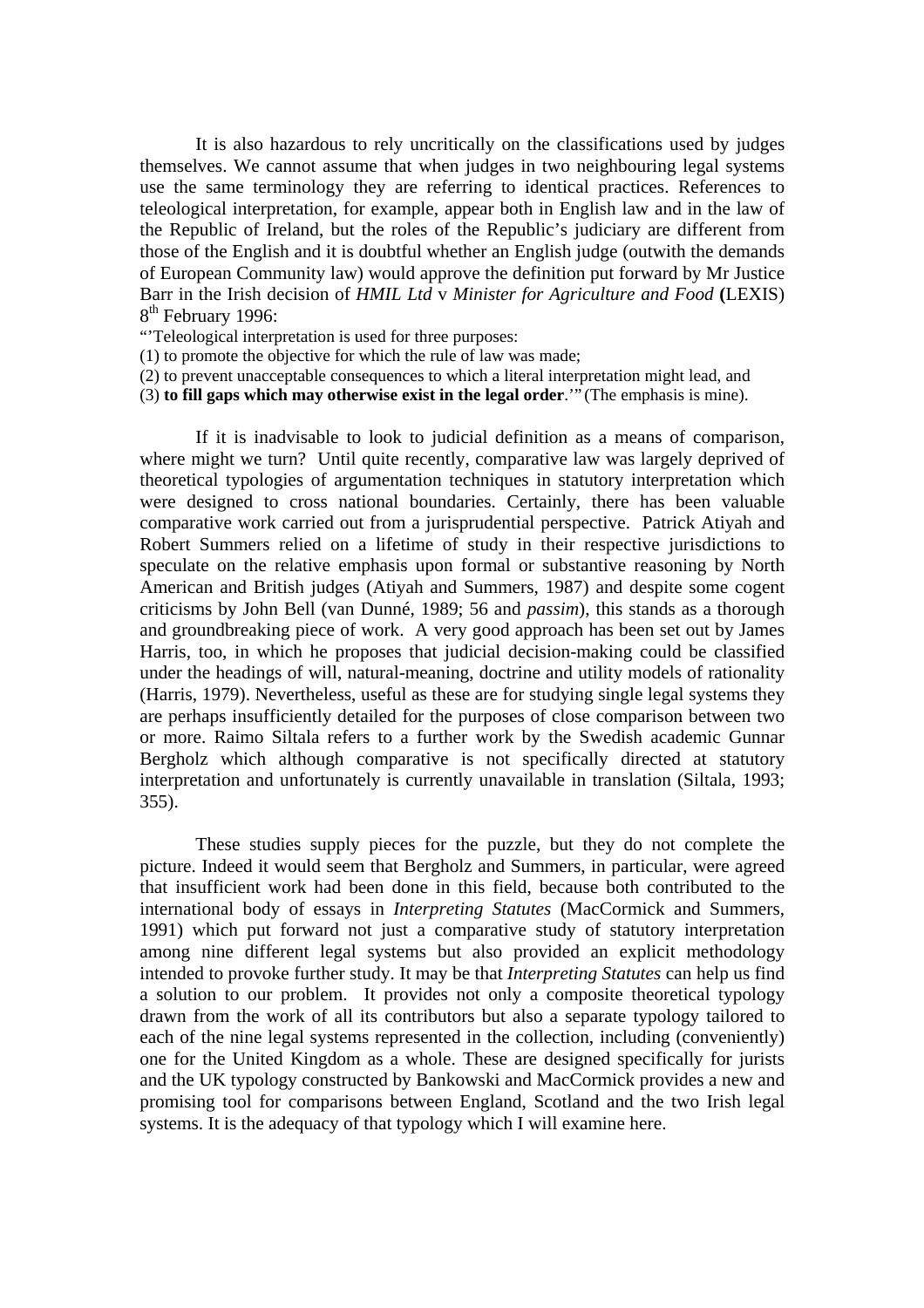# **The UK typology**

Bankowski and MacCormick operate with a rather overwhelmingly long list of possible classifications of judicial arguments: sixteen in all. Despite this the list is not fully inclusive. It is summarised as follows (MacCormick and Summers, 1991; 365- 73):

# **1. Linguistic Arguments** (semantic/syntactic)

These are used in all cases. They include:-

- (a) the argument from only possible meaning
- (b) the argument from undisplaced obvious meaning
- (c) the argument from logical absurdity.

# **2. Systemic Arguments** (setting the argument in a wider legal context)

These are supplementary forms of argument, introduced where linguistic arguments are concluded to be insufficient to decide the case. They include:-

- (a) genetic arguments, which refer to the origins of the statute and its purpose
- (b) historical arguments, which refer to the history of the legislation and the social role of the statute

(c) the argument from necessary implication, which maintains that a particular interpretation is necessary to give practical effect in the overall scheme and purpose of the statute

(d) interpretive gap-filling arguments

(e) term of art arguments, which refer to technical legal terms, an intrinsic interpretation section or the Interpretation Act 1978 (in Great Britain; there are separate statutes for Northern Ireland and the Irish Republic). They also refer to trade usage

(f) arguments from binding precedent, specifically the doctrine of *stare decisis* having varying degrees of force in all the jurisdictions of the British Isles, where the statute is express on this specific provision

(g) arguments from analogy, referring to a similar statute or to related subjectmatter previously ruled upon

(h) comparativist arguments, drawing analogies with law in other legal systems

(i) the argument from legal principles, which relies upon general norms providing coherence.

**3. Teleological / Evaluative Arguments** (looking to values or purposes which are said to be implicit in the text)

These are brought in where the above arguments still fail to resolve the conflict. They include:-

(a) arguments from the purpose of the statute: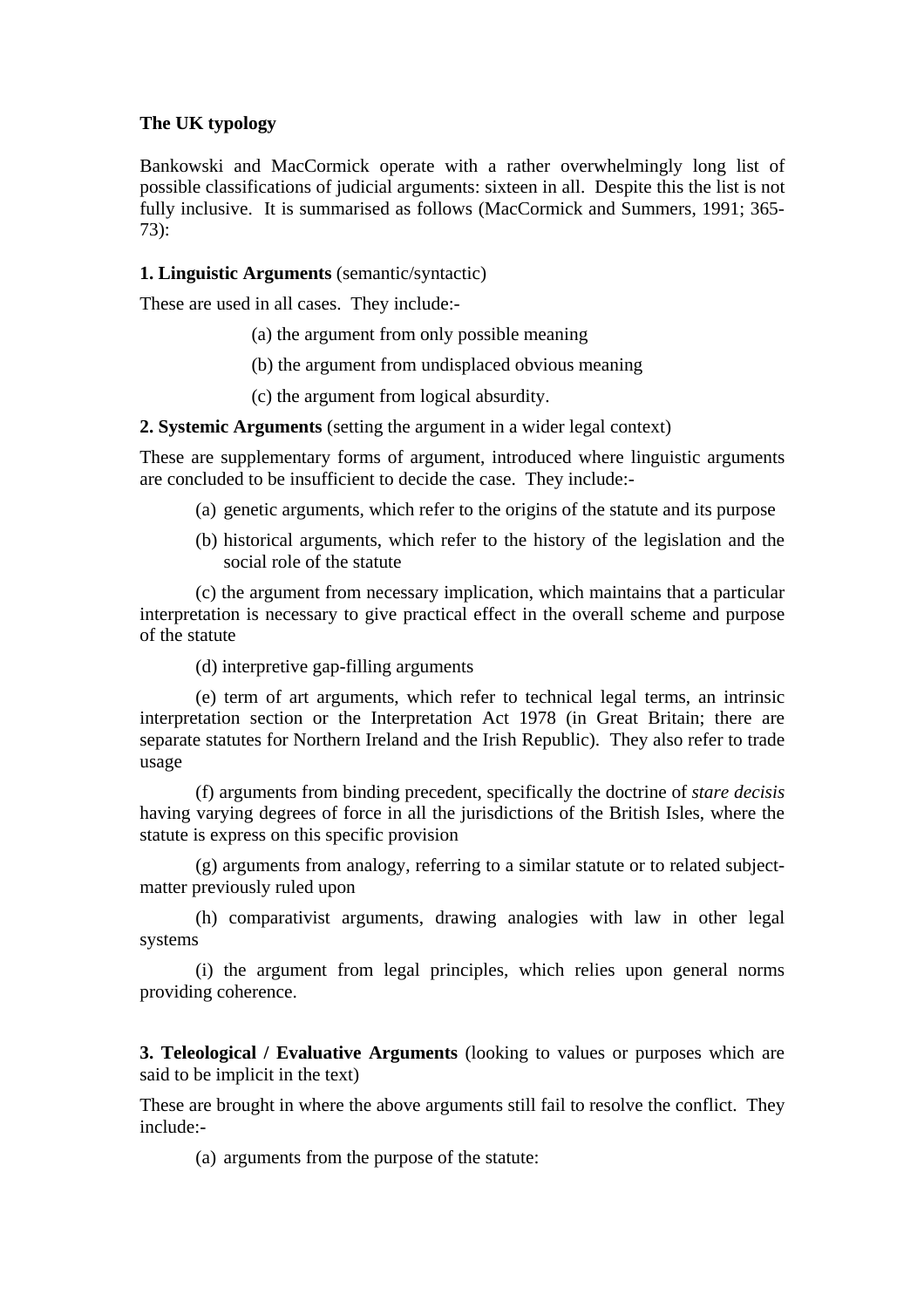- (i) arguments from justice, which draw upon conceptions of the integrity of the legal system
- (ii) (ii) policy arguments, which consider empirical consequences for the society or the legal system

(b) the argument from legal principles, which as an argument is closely related to that cited above in the systemic category, but which here refers to fundamental values, natural justice *etc.*

(c) arguments from common sense, dealing with what might be practicable and workable in a legal setting

(d) arguments from absurdity, which refer not to logical absurdity but instead to a strong negative evaluation.

#### **What insight does a new (and rather complicated) typology offer?**

The Bankowski and MacCormick typology is not simple to use. It requires a good deal of examination and re-reading before it can be put to work. It is entirely legitimate to ask whether its potential justifies this effort. In my view it does. I have already argued that the existing common law practitioners' typologies would not just be unilluminating but also misleading if applied to comparative study. A fresh start is unavoidable. In addition, the familiar common law rules of statutory interpretation distract our attention. They focus on technical considerations, as if to beguile us into believing that law is not a matter, at least sometimes, of political decision-making and dispute over the delegation of powers of government. The Bielefeld scholars are hardly political radicals, most of them, but a later work by MacCormick seems to nurture a quiet hope that we not overlook the political significance of each category of argument forms. He writes *inter alia* (and here he is referring to the transnational typology, but his arguments are also applicable to the UK typology):

"Behind linguistic interpretation lies an aim of preserving clarity and accuracy in legislative language and a principle of justice that forbids retrospective judicial rewriting of the legislature's chosen words; behind systemic interpretation lies a principle of rationality grounded in the value of coherence and integrity in a legal system; behind teleological / deontological [*what was previously described as teleological / evaluative*] interpretation lies respect for the demand of practical reason that human activity be guided either by some sense of values to be realised by action or by principles to be observed in it." (MacCormick, 1993; 28).

MacCormick further argues that linguistic interpretation is primary and that teleological / deontological interpretation has to be restrained in legal justification because one of the functions of law is to reduce uncertainty and provide solutions where values conflict or are incommensurable (MacCormick, 1993: 28). A similar interest can be found in the Bielefeld group's later study of precedent (MacCormick and Summers, 1997), where the claim is made that the normative force of precedent produces coherence and uniformity in law and represents "fundamental constitutional and politico-moral values" including "formal equality, legal certainty, legal stability and the predictability by citizens of the probable mode of application of legal norms." (MacCormick and Summers, 1997; 487-88). We can see here a line running from jurisprudes such as Frederick Schauer (Schauer, 1991) through Atiyah and Summers to the Bielefeld analysis. None of these various claims will be unfamiliar to jurists,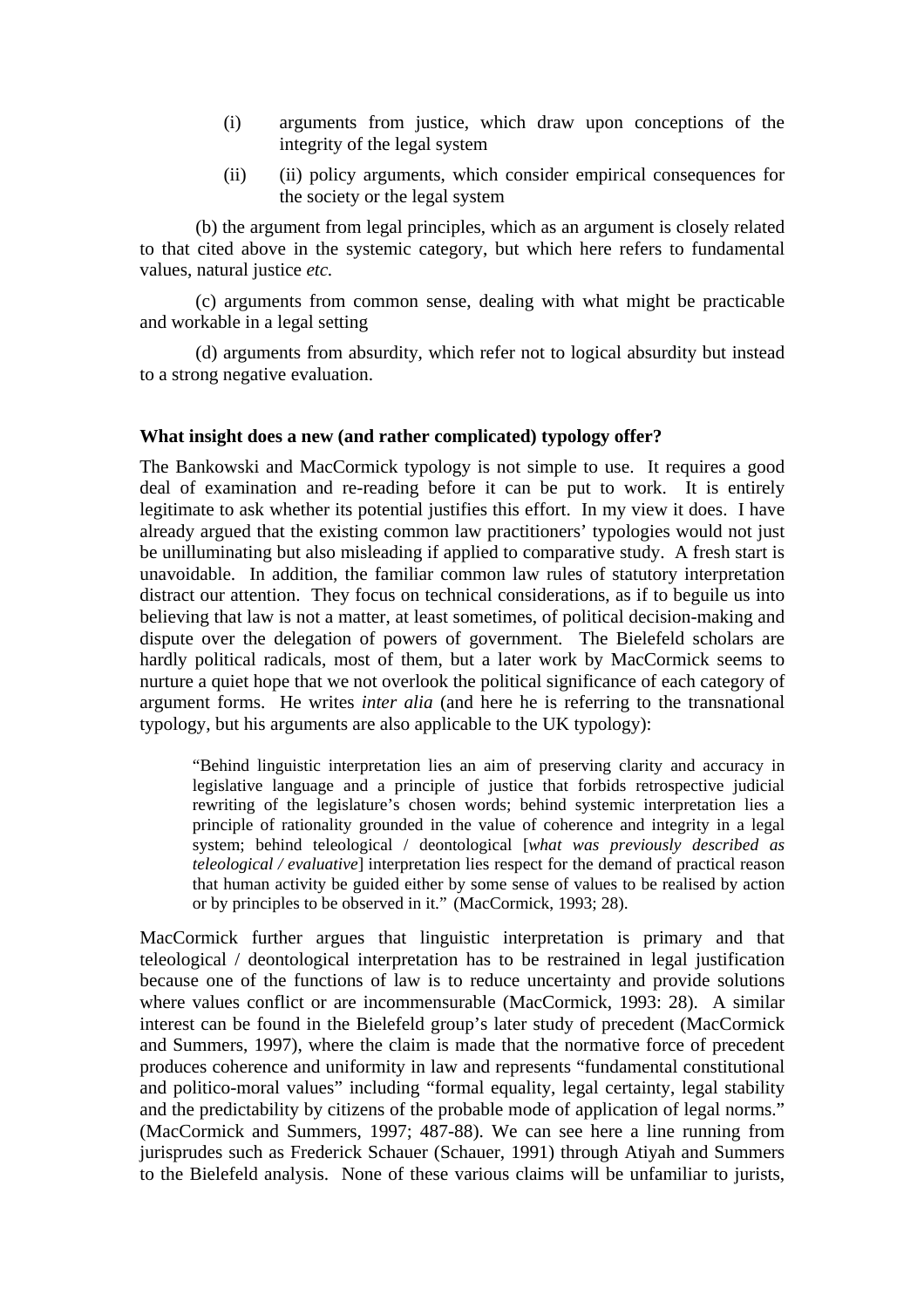but the Bielefeld typologies offer a systematic means of examining and comparing judicial reasoning with regard to background principles. The value added is the accessibility of the work to social scientists.

The work of the Bielefeld group straddles the descriptive and the aspirational. It sketches broadly the justificatory argument forms which are publicly upheld in common among a variety of legal systems (note the reference to "operative" interpretation: MacCormick and Summers, 1991; 10) but it also aims to contribute to the bettering of these decision-making processes by attempting to articulate more comprehensively the justificatory arguments of each system and to represent them in a form which is comparable from one system to another. It aims too to present them as forms, however imperfect, of rational reasoning within systems capable of governance through a logically ordered framework of norms rather than a merely arbitrary order.

I will not consider the implications of these aims here (or the controversies from which they slither away), other than to suggest that if legal theorists wish to carry out comparative jurisprudential study of judicial justification then to some degree they are likely to subscribe to a similar point of view, even if their conception of law is less coherentist than that of MacCormick and some of the other contributors. Disputes at this level must be the subject of another essay. The important point here is that if we subscribe to the broad aims of the Bielefeld scholars, we can hope to gain some socio-political insights about judicial justification in the process of comparing one system to the next. Jurisprudence has rarely articulated effectively with social science at a level at which empirical work can incorporate jurisprudential understanding (the work of Rottleuthner or the systems and autopoietics theorists does not assist close empirical analysis), so this would be a considerable achievement. If Scots and English law diverge regarding the way in which they construe their legislation, or if the Republic of Ireland has developed a subtly different approach to statutory interpretation since it became a (latterly) independent state with a written constitution, this is a matter of political interest and we should thank jurisprudence for enabling us to examine it.

### **How comprehensive is the Bankowski and MacCormick typology?**

I have argued that the typology outlined above has the potential to provide a more broad-ranging understanding of why judges select particular argument forms. The next question is whether the typology realises these expectations when it is applied in practice.

Those who attempt to apply the typology to caselaw in the UK and the Irish Republic will find that the argument forms distinguished by Bankowski and MacCormick smudge into each other in practice and it is frequently difficult to identify a particular judicial statement as belonging to one category rather than another. This is a problem which is probably inherent in this kind of classificatory enterprise rather than an isolated failing of the Bankowski and MacCormick typology. Judicial argumentation is aimed at a variety of legal and non-legal addressees and in the common law legal systems the discursive or rhetorical, rather than explicitly logical, style of judgments does not help the analyst in deciding which type of argument has been used. Nevertheless, Bankowski and MacCormick are right to insist that discrete forms of argument can be identified and the question they face is whether they have identified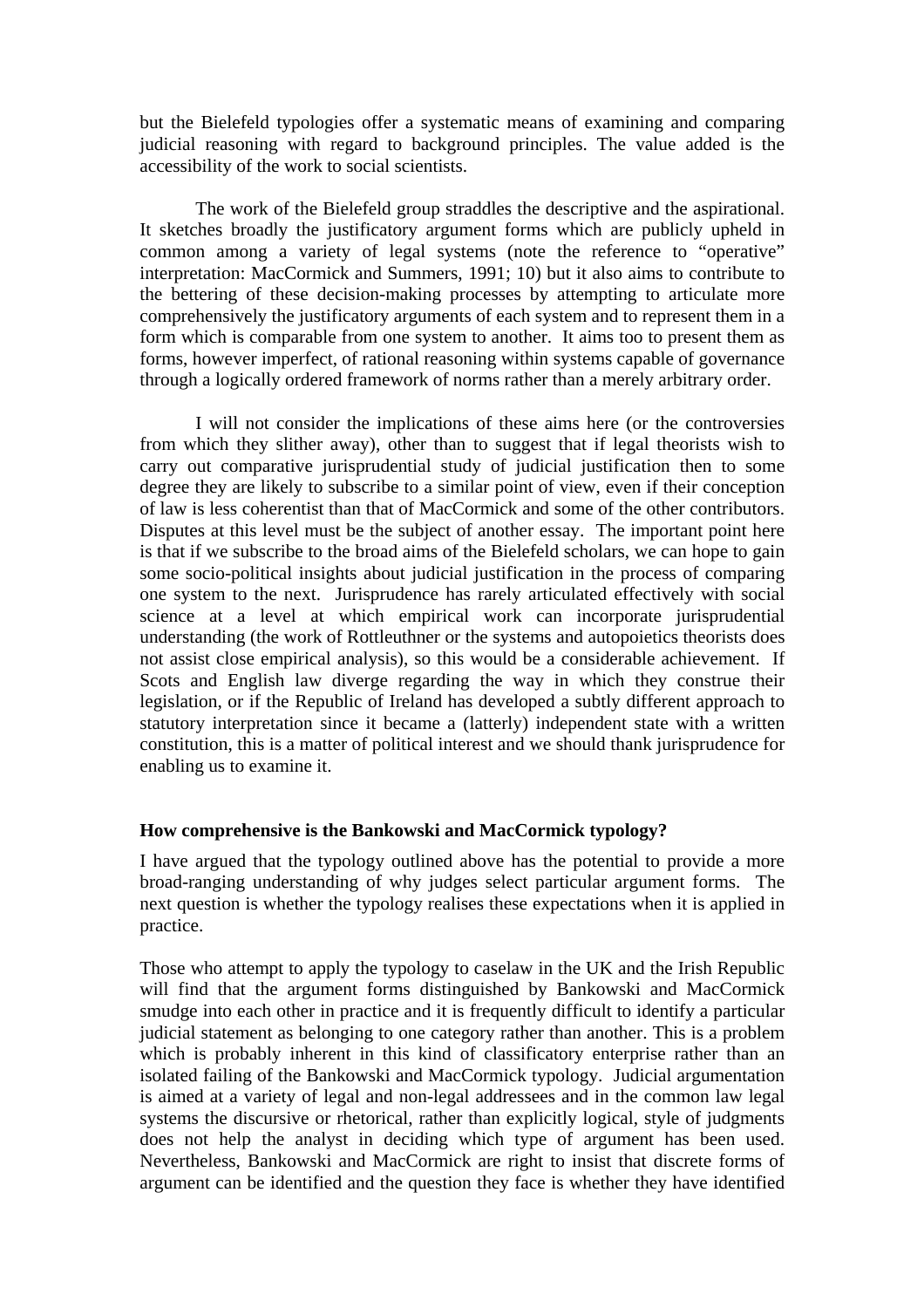them all. There are several queries which may need to be addressed regarding the proposed typology and I will consider them under the three headings of linguistic, systemic and teleological / evaluative argumentation categories.

### **Problems with the linguistic argumentation categories**

One practical problem with any reconstruction of judicial reasoning in a globally systematic form lies with the judges' own use of the terminology. "Only possible meaning" is a phrase that itself has more than one meaning. Some judges take it to mean "the only meaning of any kind including literal or absurd" while other take it to be the only meaning which could be countenanced within the legal context, regardless of other possible meanings which are deemed to be extraneous to legal interpretation in this instance. Sometimes it appears to be regarded simply as the only practicable meaning. The Bankowski and MacCormick typology appears to lack a category containing arguments based on ordinary meaning, which could perhaps encompass this kind of presumption.

The linguistic arguments are said to be put forward "in the given context" MacCormick and Summers, 1991; 365) which could allow them to cross over into systemic arguments and so make the two difficult to distinguish in practice. It could be argued that the point at which an argument becomes systemic is when it appears necessary to take in the surrounding text to give a full interpretation of the provision. A linguistic justification is based on a meaning which is not undermined by context, while a systemic argument is established on the basis of context. Some cases may fit either category adequately, falling somewhere between.

The *argument from only possible meaning* is a particularly difficult one to identify in practice. The form that the judge's argument takes is to say that essentially there is no statutory interpretation problem. On the other hand, where there is some difficulty and he decides to follow the argument from the only possible meaning of the text this argument is undermined by the fact that he has been forced to contemplate alternative results. Though he decides that there is only one possible meaning to be attributed this has not been instantly clear to him. Perhaps the argument should be called by some other label: it is an argument from the only meaning acceptable to the judge, or the only meaning worth contemplating, or the only meaning the judge feels able to justify by legal reasoning. Having said this, it may be that the description "only possible meaning" is justified, as demonstrated by Lord Reid's eloquent explanation in *DPP* v *Ottewell* [1970] AC 642 at 647:

"It is not enough that the provision is ambiguous in the sense that it is capable of having two meanings. The impression of the English language (and, so far as I am aware, any other language) is such that it is extremely difficult to draft any provision which is not ambiguous in that sense. This section is clearly ambiguous in that sense: the Court of Appeal (Criminal Division) attach one meaning to it, and your lordships are attaching a different meaning to it. But if, after full consideration, your lordships are satisfied, as I am, that the latter is the meaning which Parliament must have intended the words to convey, then this principle does not prevent us from giving effect to our conclusions."

The *argument from undisplaced obvious meaning* is also ambiguous although not as fundamentally questionable. It is hard to distinguish this argument from arguments made from the statute as a whole. This argument exists where there is more than one acceptable literal reading of the text but it is argued that one of the possible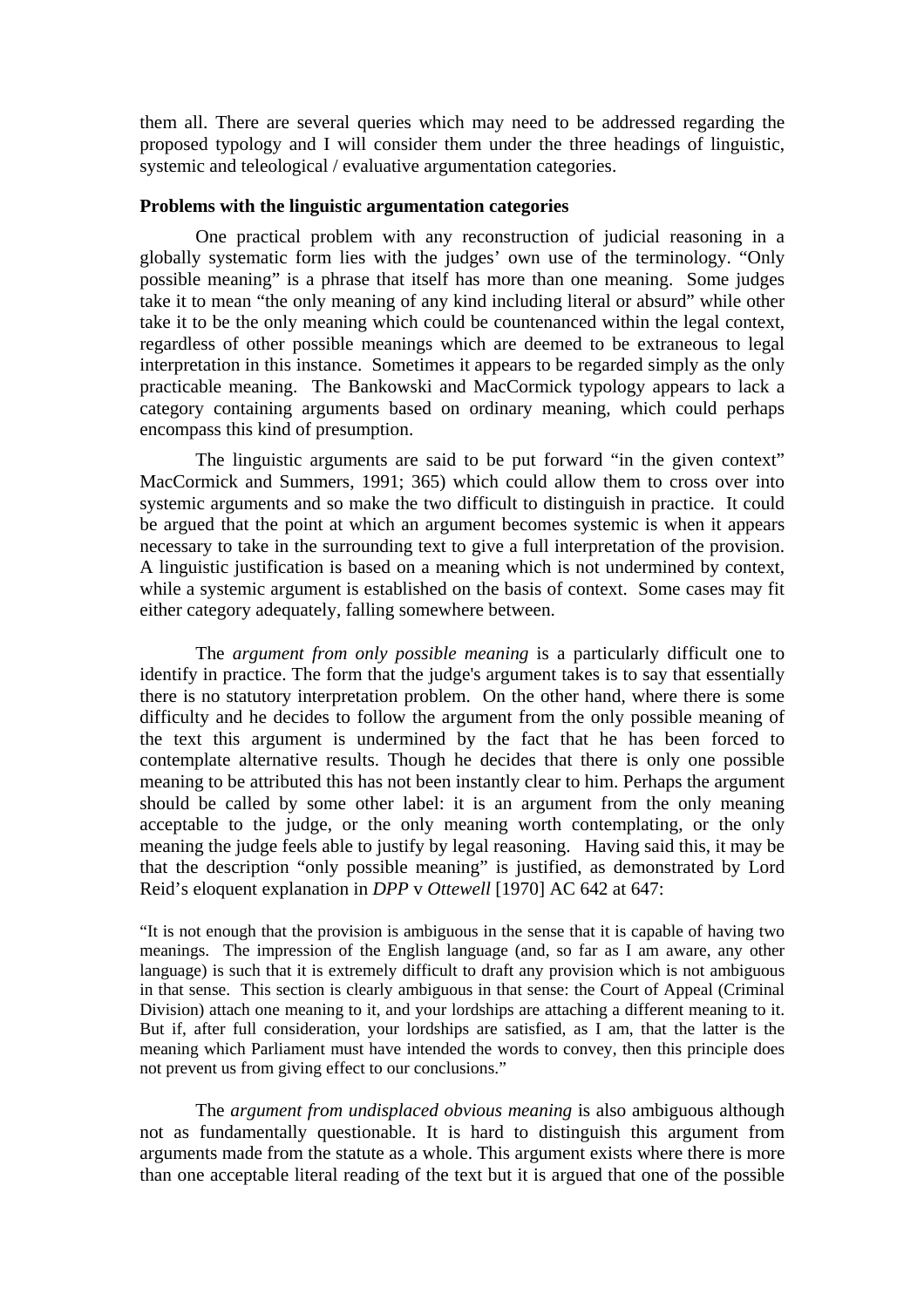readings is such that it must be accepted as the correct interpretation on linguistic grounds. The other possible readings are insufficiently strong to displace or to put in doubt the preferred reading.

It is even possible that a fourth additional category could be added to the existing typology, in the form of an argument from possible meaning. In many cases the judge justifies one possible reading of the text on the basis of systemic or teleological arguments. When using the UK typology to classify this type of decision, it is difficult to do so without (falsely) implying that he rejected the linguistic arguments from only possible and undisplaced obvious meaning. This implication is not intended by Bankowski and MacCormick (MacCormick and Summers, 1991; 365), but it does tend to result from the way in which the arguments are identified. If the classifications are to be used in practice they would need to identify which linguistic arguments are being applied or rejected. If, instead, we include the additional argument from possible meaning in the typology, this allows all linguistic arguments made by a judge to be represented singly and together with systemic or teleological arguments.

The linguistic arguments also exclude a particular form of argument which may appear: this is that the text has a logical self-contradiction which makes it impossible to read in its own terms. The words in which the provision is stated are then incapable of a single sensible reading.

At the same time the systemic reading of the text as a whole may also produce contradictions which are similar to linguistic ones. The confusion within a section which is at odds with itself is clearly possible in practice. The distinction is again made at the point at which it becomes necessary to read the text as a whole to ascertain the meaning (where systemic reading itself leads to contradiction other justificatory arguments are necessary).

This form of argument is different from the first two in that it asserts a negative. The first two are arguments in favour of a particular interpretation; this one acts to deny the words of the statute as they stand. Essentially its place in the argumentation process is to prepare the way for other forms of argument (*i.e.* systemic or teleological) to be used. It is an argument justifying the non-use of the terms of the text.

## **Problems with the systemic argumentation categories**

To begin with, in the category of systemic arguments the list seems to omit three types of argument which should also be represented.

First, judges often interpret a statutory provision in a section to harmonise with other parts of the section in which it is contained. This could but need not be a linguistic argument. They in addition have resort to arguments in which the statutory provision is understood in harmony with other parts of the statute and any closely related statute. This is somewhat less than the argument from necessary implication that Bankowski and MacCormick outline in their list of systemic arguments. The authors describe the group of systemic arguments (which seem essentially to be nonteleological arguments) as arguments which:

"…locate the text under dispute in its setting within the legal system, first, as against the other parts of the same Act, second, as against other pieces of legislation (if any) which, together with the present Act, form a single statutory scheme and finally in the general relation of the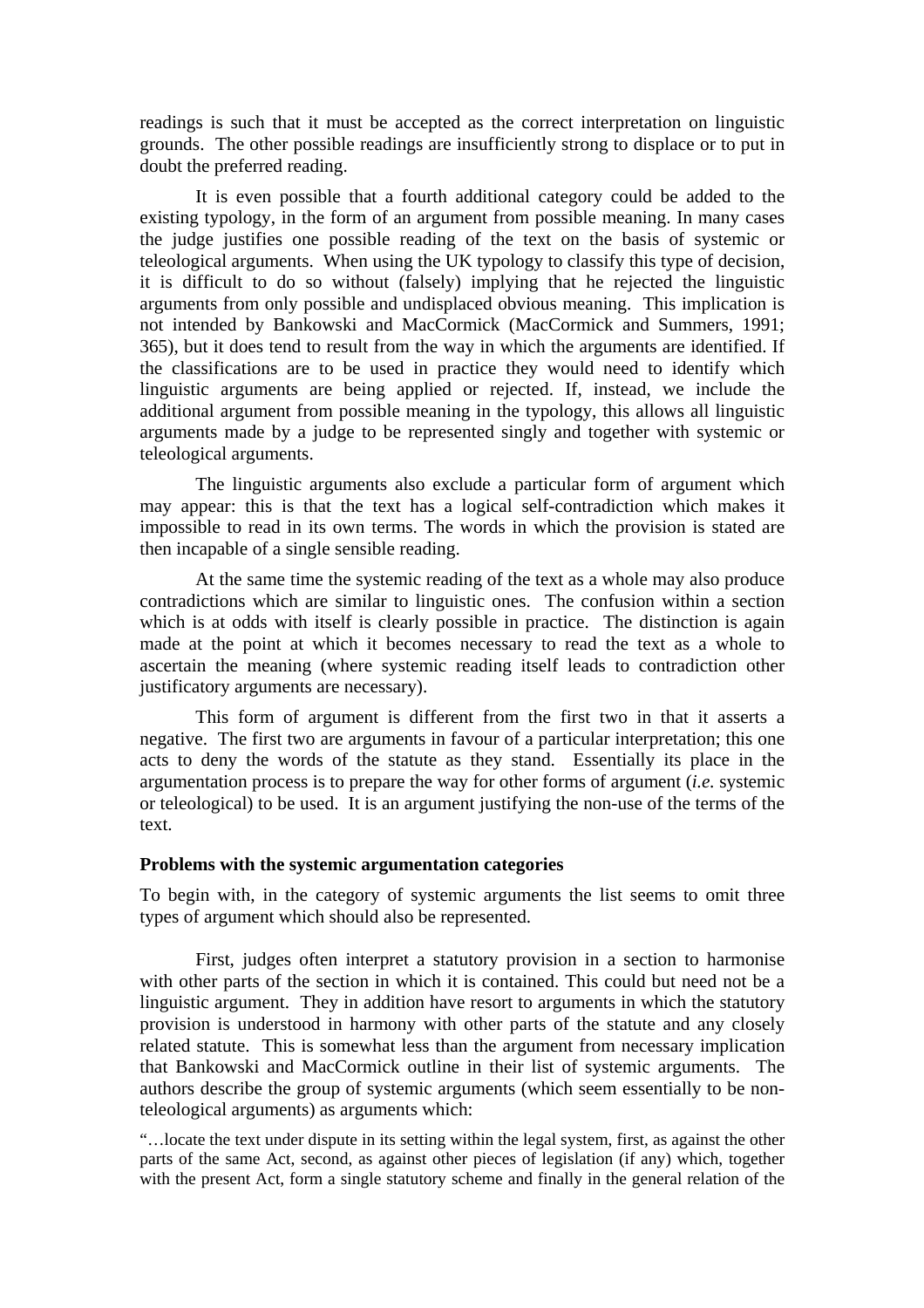relevant whole to the bodies of statutory and/or common law which make up 'branches' of law..." (MacCormick and Summers, 1991; 366-67).

Their typology seems to provide incompletely for arguments of the first type. The list does include the argument from "necessary implication" and the "interpretive gapfilling" argument, but each of these only covers a small proportion of the arguments which judges make by reference to other parts of the statute.

The argument from other parts of the same statute is normally used when a judge argues that there is neither a single possible meaning nor an "undisplaced obvious meaning" and then maintains that the provision is best understood in the context of some part of or all of the surrounding statute. This is certainly not put forward as an "interpretive" gap-filling argument and it is not as decisive an argument as one made from necessary implication. Instead it has the same relation to the argument from necessary implication as the argument from undisplaced ordinary meaning has to the argument from only possible meaning. It could be described as an argument from presumptive implication. An example can be found in the English case of *R* v *Hillingdon London Borough Council*, *ex parte Puhlhofer* [1985] 3 All ER 735, where Ackner LJ in his dissenting judgement considered the possible meanings of the word "accommodation" in s4 of the Housing (Homeless Persons) Act 1977. The question was whether facilities which were habitable but profoundly inadequate could amount to "accommodation" sufficient to relieve a council of its responsibilities towards a homeless family. There was no one plain meaning of the word in his view, but one of the possible meanings was to be preferred because it was "strongly reinforced" by the wording of another section of the statute. Ackner LJ maintained that, read together, this interpretation made the best sense of both sections.

In the transnational typology in the Bielefeld study, there is put forward an argument from contextual-harmonisation which encompasses the argument from presumptive implication. MacCormick and Summers explain it thus:

"…the governing idea here is that, if a statutory provision belongs within a larger scheme, whether a single statute or a set of related statutes, it ought to be interpreted in the light of the whole statute in which it appears, or more particularly in the light of closely related provisions of the statute or other statutes *in pari materia*, and that is what is a more or less obvious 'ordinary' or respectively 'technical' meaning ought to be interpreted in that light, with the result that even a special meaning (different from ordinary or technical meaning) may be appropriate." (MacCormick and Summers, 1991; 365).

This does however conflate what seem to be two different types of argument: the internal argument from within the statute and an external argument from other related statutes. Exactly what constitutes a "set of related statutes" may be clear or it may be open to debate. It is not necessary for instance that a "set of related statutes" contain statutes which deal with the same narrow subject-matter and here we may take the example of the Sex Discrimination Act 1975 and the Race Relations Act 1976. These two statutes were conceived and developed together as part of a grand legislative project on discrimination (see Lester, 1994 for an insider's account) and they are drafted in a similar broad style with a similar anti-discriminatory intent. Provisions of one have been used to interpret the other (see for example *Singh* v *West Midlands Passenger Transport Executive* [1988] IRLR 186). The resemblance between the two is obvious on reading and it would be reasonable to describe these two as a "set of related statutes". Nevertheless it remains open to a judge to distinguish the two in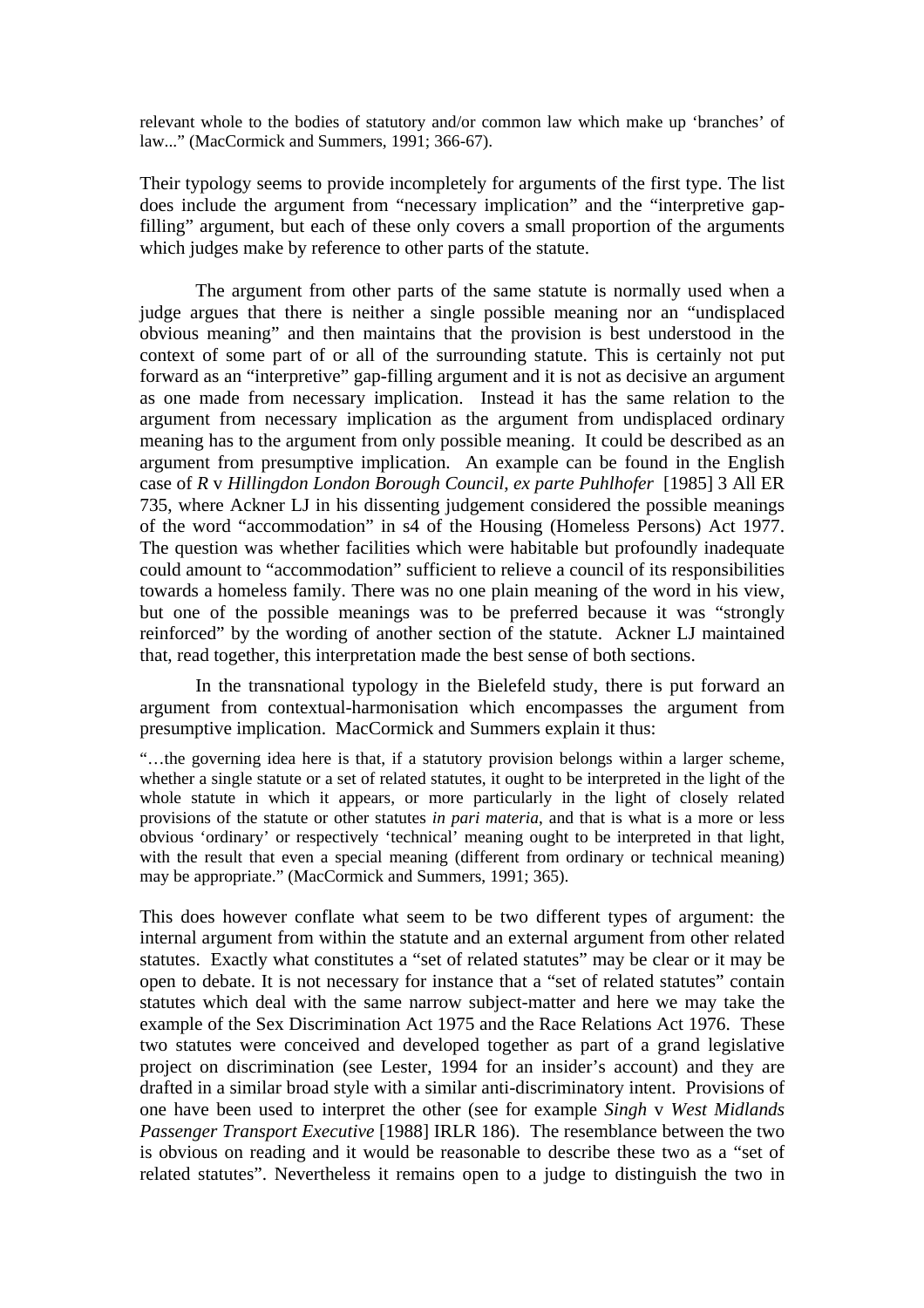particular circumstances and discount judicial interpretations of the other – not least because sex discrimination is partially governed by European Community law and the purposive interpretative approach required by EC directives, while race discrimination is not.

The presumption is that "related statutes" share (for the purposes of the particular case) the same legislative intention. This presumption is more vulnerable than the related presumption that a statute is normally all of a piece, to which is attributed a single statutory intention. (Certain codifying acts, notoriously including the Offences Against the Person Act of 1861, and other statutes bringing together disparate provisions within a single text, are exceptions to this and are only with difficulty understood in this way.)

Against this it may be argued that the internal and the external argument are not so different in kind as to justify creating yet another category to separate them. The concept of conceptual harmonisation conveys the essence of both and, as pointed out before, it also succeeds in encompassing the argument from presumptive implication which is missing in the UK typology.

Second, the argument from contextual-harmonisation also encompasses another argument which is omitted from the UK typology. Here, the judge maintains that a statutory provision should be read more narrowly or widely than the literal interpretation would suggest. This argument is drawn from other sections of the statute, where qualifications are used which, if they had been used in the relevant provision, would indicate a narrower or wider interpretation. The contextualharmonisation argument then operates in a negative fashion: since the draughtsman has not used the qualification in this instance, the judge is entitled to infer that that this particular provision was intended to be seen differently and indeed to feel bound to make this inference. This is an argument from necessary exclusion, perhaps, and is different from the argument from necessary implication where additional words are taken to be implied by the surrounding context. There are many examples but one is sufficient. In *R* v *Bradish* [1990] 1 All ER 460, the Court of Appeal in England held that a statutory offence of being in possession of a prohibited weapon contrary to s5(1) of the Firearms Act 1968 was an offence of strict liability. One of the reasons the court reached this conclusion was that other sections of the Act had made express reference to a state of mind while s5(1) had not.

There is a possible third omission in the group of systemic arguments. It is unclear whether the argument from analogy can stretch to include argument from persuasive precedent, which may be entirely in point (unlike analogical arguments) while not authoritative. This type of argument, the argument from persuasive precedent, appears to fall under a later technical heading in the authors' section on materials employed by judges but it cannot be described solely as a use of materials. It may be very much a matter of choice for the judge whether persuasive precedents are cited in judgement at all. Frequently they come from respected courts in other jurisdictions, and such precedents are then often used to support policy arguments about international co-operation or harmonisation. While the persuasive precedents themselves are materials, arguments from those persuasive precedents constitute a distinct form of argumentation. They are, incidentally, particularly important in smaller jurisdictions. The Irish scholar John O'Connor wrote in 1974: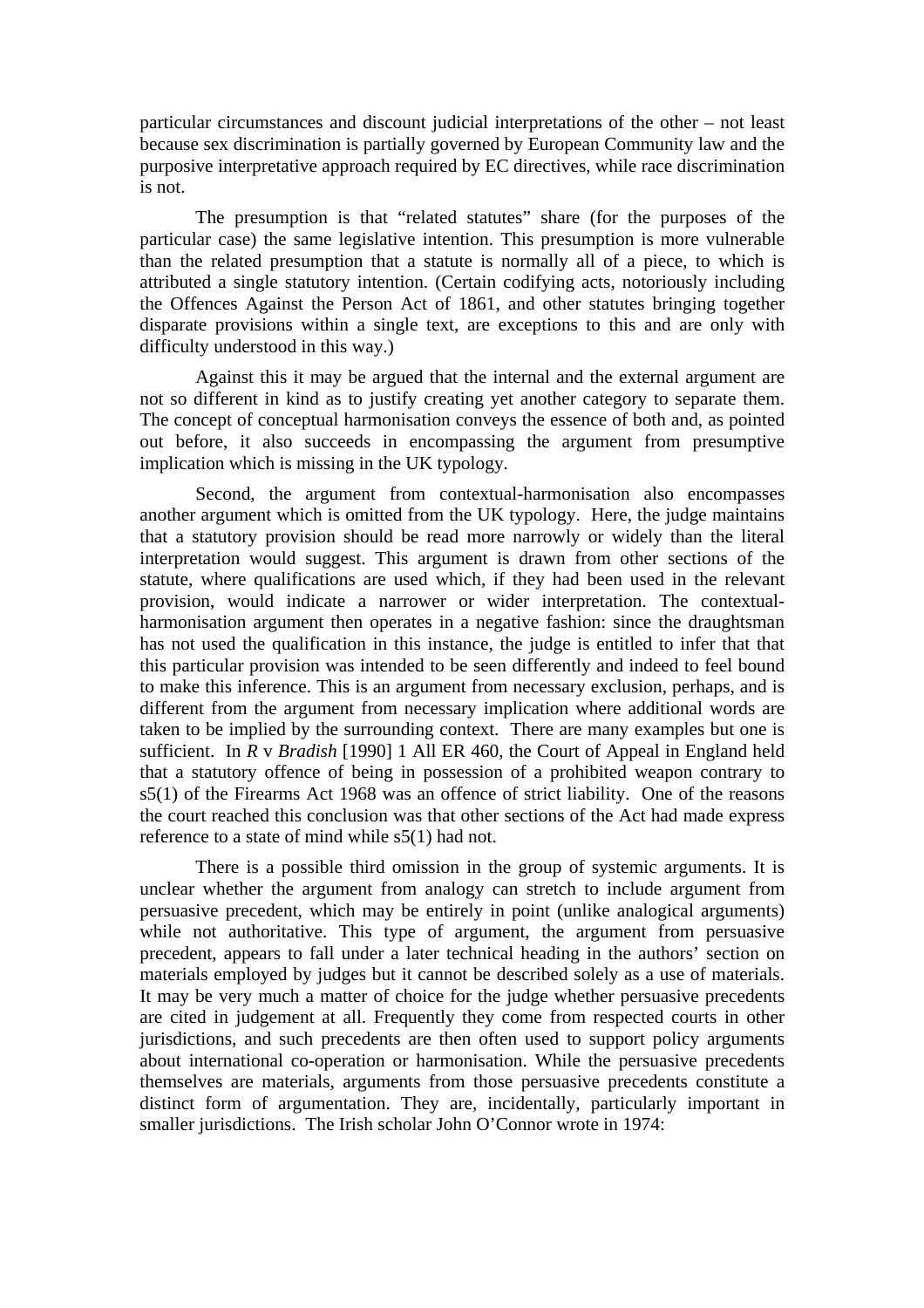"…English, Northern Ireland and Scottish decisions since 1922 enjoy such a high degree of persuasive authority that modern UK case law will be ignored by the Irish practitioner at his peril." (O'Connor 1974; 26.)

O'Connor was being too polite: the numbers of Scots and Northern Ireland cases cited in the Irish Republic have always been tiny, except where they reach the House of Lords. Nevertheless the English decisions, while in no way binding, have in practice exercised enormous influence because the much greater volume of cases heard in England provides a useful source of developed law on most topics.

 Beyond this consideration of omissions, there are points to be raised regarding several of the individual categories.

The *genetic argument* is an argument from intention of Parliament. Here there is a linguistic reading of the text which is plausible but which should be rejected in favour of one more in accordance with the purpose of the Act with regard to the previous state of the law. It is looking to the problem that the present statute is intended to remedy. An example would be where the present text did nothing to alter the previous law when read strictly although it was clearly intended to. At this point a reading which fitted with the desired alteration to the law would be inserted to give effect to the intention of Parliament.

This is a strict definition of the mischief rule. It is a reading of the text with regard to the intention of Parliament as evidenced by other texts within the system. It is not a wider teleological argument from the overall purposes behind the particular Act. The argument is systemic in nature and views the text in question as part of a body of law.

The *historical* form of argument is similar to the genetic argument in that it examines the text in the context of a body of statutes. The difference is that this examination is not made with regard to discovering the ends of the text in issue but rather to determine where exactly it fits into the wider picture. In looking at this wider picture the authors suggest that political and social history may be examined in establishing the context of an Act.

This seems to go beyond reading the text in the context of the legal system as a whole to looking to the place of that system within the overall social setting and runs the risk of becoming a teleological / evaluative argument. As such this reference might better be read narrowly as looking at the particular social context of an Act as established by its usage or that of similar legislation. This establishes it clearly within the confines of systemic arguments.

In a sense the genetic argument may be seen as a more particular version, or subset, of the historical argument. Both are diachronic legal arguments. As regards the historical argument, it might be suggested that, if we were to group the justificatory arguments into leading and subordinate groups, the historical argument would be subordinate, being of a nature more designed to give support to a reading than to establish it independently.

The *argument from necessary implication* has been discussed above as a problematic category. It might be better expressed less determinatively as an argument from implication, to cover the general case where the judge produces a reading of the provision from an examination of the text as a whole. This is a weaker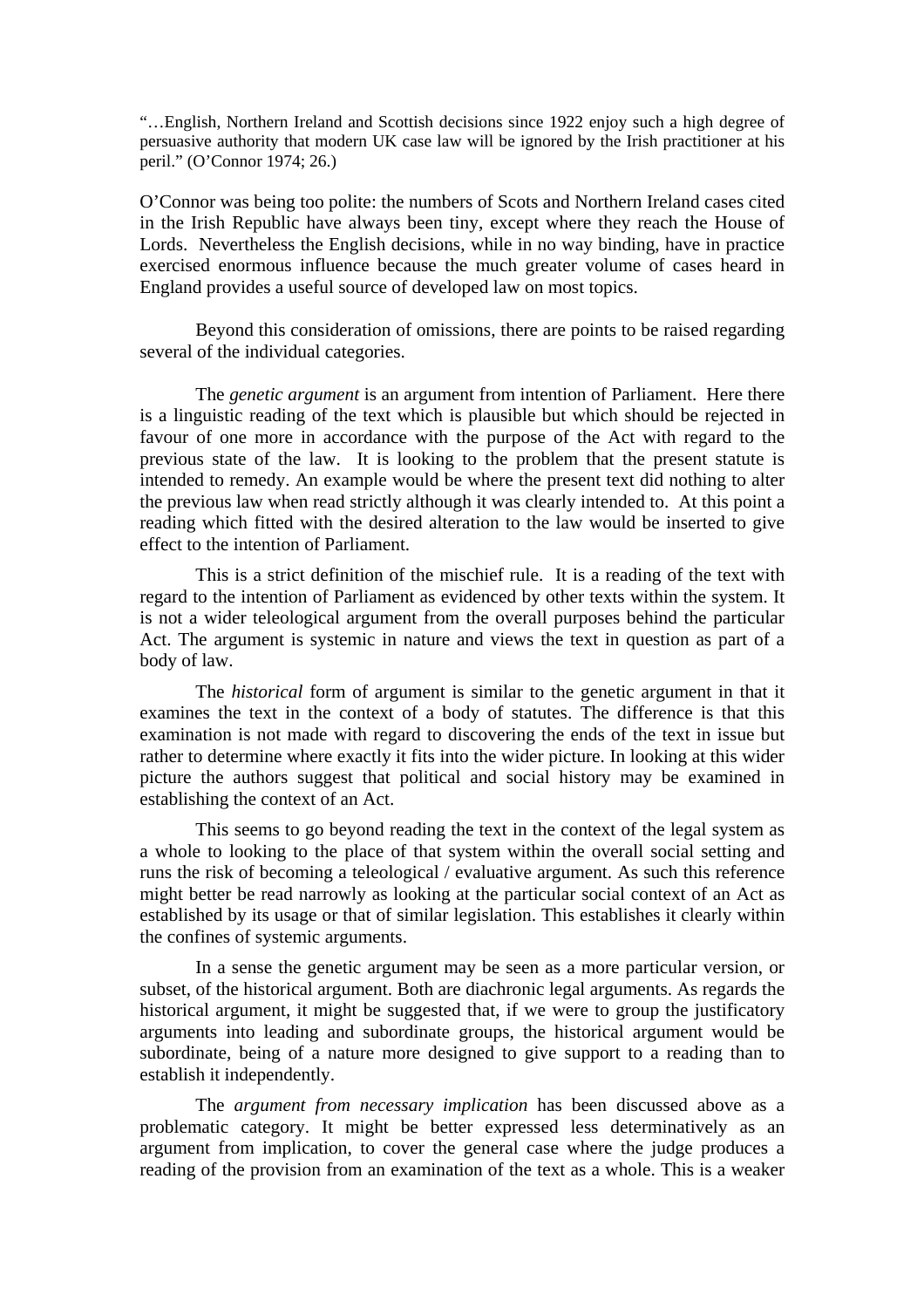synchronic argument liable to appear in support of a possible literal reading of the text.

The *argument from binding precedent* is a simple synchronic argument based on the momentary legal system and in such a case it is sufficient justification that this is the case. It is expected that in such instances as this occurs within the analysis it will be in cases where it is disputed that the precedent applies. Cases of a simple nature are unlikely to be regarded as instances involving statutory interpretation. They are also less likely to be reported, which is just one of the many reasons why no conclusive statistical comparison can realistically be made between different legal systems. Although the Bielefeld typologies provide new scope for more empiricallyinclined studies, we should not fall into the trap of thinking that because a phenomenon has become more accessible to social science, instances of it can therefore be measured.

### **The teleological / evaluative argumentation categories**

The teleological / evaluative categories seem to present no obvious problems; it is in their nature that they are widely cast and broadly inclusive. I have experimented with using them and have no observations to add.

In general, although there are flaws in the coverage provided by the linguistic and systemic argumentation categories, the flaws are not such as to destroy the empirical value of the enterprise. It is also obviously unhelpful to add even more classifications to the sixteen already identified. Perhaps the best conclusion is that the typology forms an excellent starting point for a researcher who is willing to carry out a pilot study which would enable the typology to be adapted for empirical research.

#### **Conclusion**

The UK typology proposed by Bankowski and MacCormick has considerable potential. The individual researcher could adapt and amend it without much difficulty. If we are willing to accept that it yields tentative conclusions rather than clearly quantifiable results, it could be used to compare judicial justifications in the UK jurisdictions in several ways. We could examine how the judges reason in Scotland, England and the Irish jurisdictions over a particular period of time in the highest appeal decisions (allowing for the very important distinction between the levels of final appeal in the two jurisdictions). We could compare judicial reasoning in a particular field of law, or in private law as opposed to public law. We could begin to study a nascent form of constitutional interpretation which might develop in cases under the Scotland Act 1998 or the Human Rights Act 1998: both of these statutes have a constitutional quality even though they lack the protected status of constitutional documents and will also be more amenable to amendment. Because they are more easily amendable, there is less need for the originalist or integrationist styles of interpretation found in true constitutional interpretation in other legal systems such as the Irish Republic or the United States. Nevertheless, it might be interesting to see if a tradition of quasi-constitutional interpretation develops in the UK, and whether there will be any distinctions between the ways in which Scottish judges reason in comparison to English or Northern Irish judges.

In conclusion, I would argue that the criticisms I have made do not diminish the profound achievement made by Bankowski and MacCormick and the Bielefeld group. The group has declared a central aim "to reconstruct the fragmentary material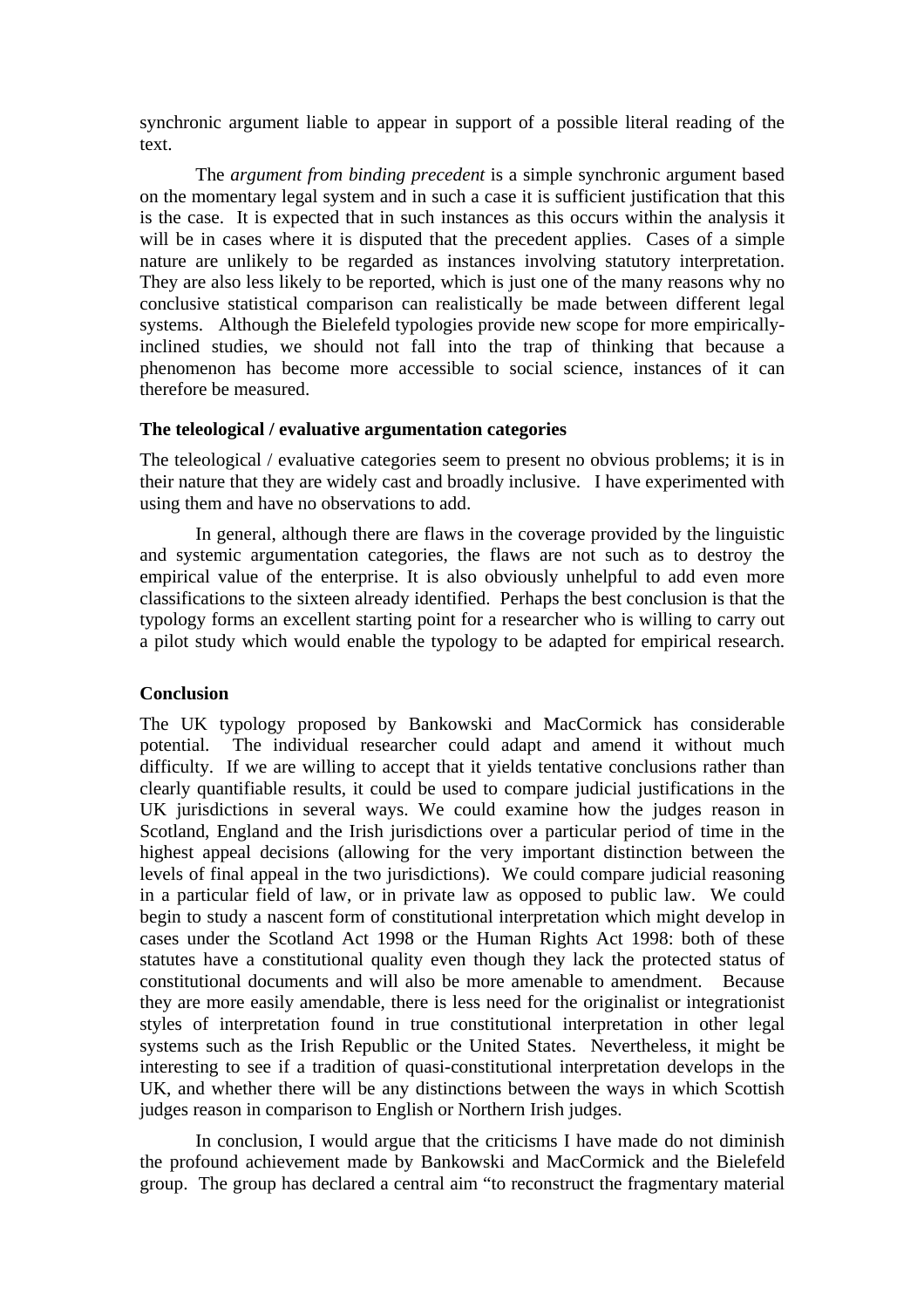issued by decision makers into rational, coherent and systematic wholes" (MacCormick and Summers, 1991; 19) and in defiance of a history of grievously underdeveloped rationalisation of existing categories taken from UK judicial doctrine, Bankowski and MacCormick have constructed a convincing typology of statutory interpretation which has considerable empirical promise. MacCormick and Summers claim in their introduction to *Interpreting Statutes* that the collection provides "information and insight into interpretational practices as revealed in the published opinions of the higher courts of those countries." (MacCormick and Summers, 1991; 19). The onus now lies on others to use that information and insight to question some ageing folktales and I would suggest that someone begins with a tale or two about Scots, English and Irish law.